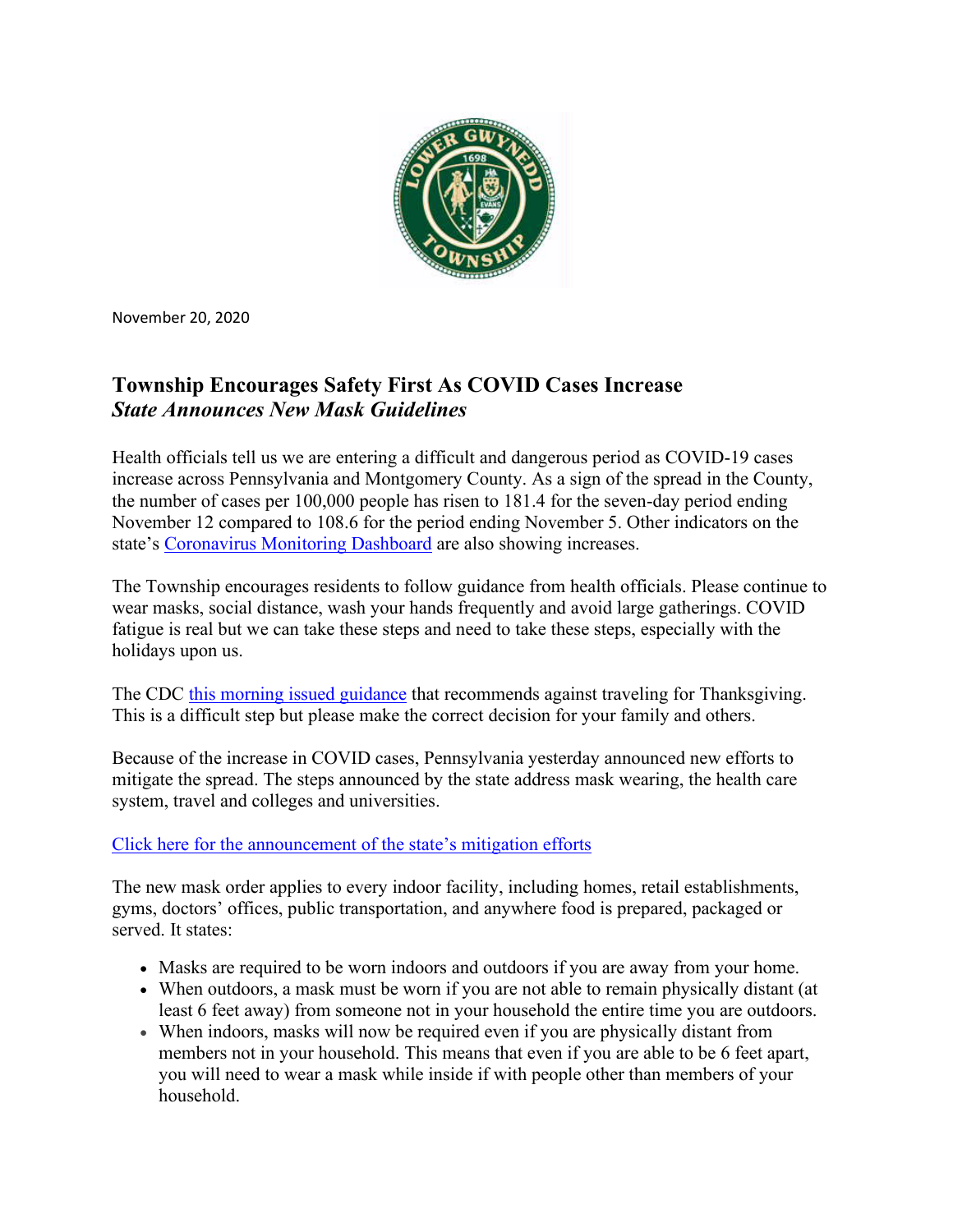

# **Leaf Collection This Saturday**

Leaf Collection will take place this **Saturday, November 21, 2020**. Please have your leaves in biodegradable bags at the curb by 6 a.m. Saturday morning. Remember that leaves must be in biodegradable bags.

*Future Leaf Pick-Up Dates* are scheduled for **Saturday, December 5 and Saturday, December 12, 2020.**

# **Proposed 2021 Budget Keeps Taxes and Fees Steady**

The Township's proposed 2021 budget keeps real estate taxes at their current rate. The budget also leaves sewer user charges unchanged.

The real estate millage remains 1.223 mils, which means a residence with the median Township assessment of \$429,000 will pay \$524.67 in real estate taxes in 2021.

The budget is available for review at the Township Building between 8:30 a.m. and 4 p.m. by making arrangements with staff. The budget is also **available by clicking here**.